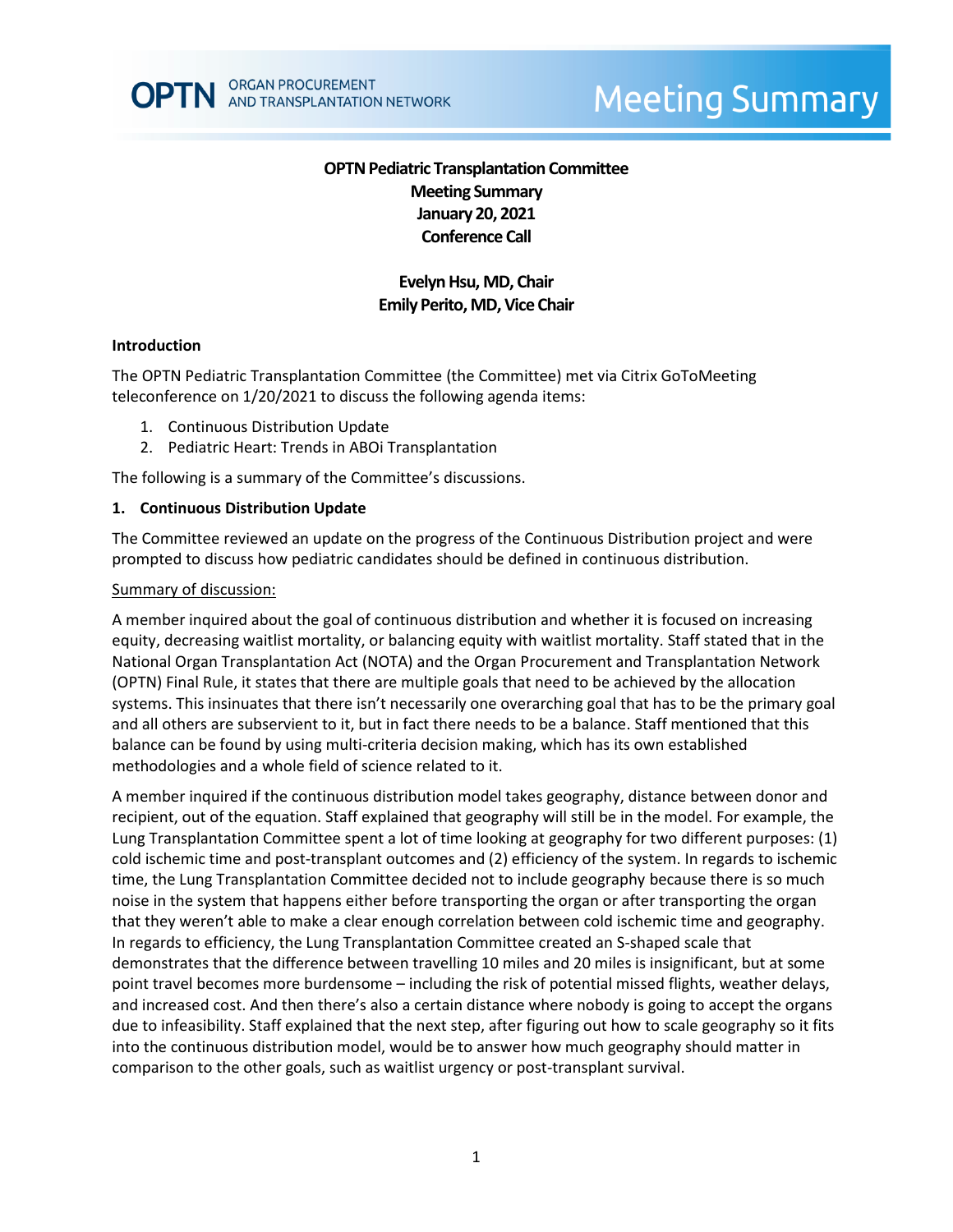A member expressed concern about a continuous distribution model, while different from one organ to another, not including distance because of the issues with ischemic time. Staff explained that, while geography isn't included because of ischemic time, geography is included in placement efficiency conversations. Staff mentioned that the data doesn't show a strong correlation between distance and post-transplant outcomes although transplant professionals intuitively know that there's a relationship. Staff emphasized that geography matters and will be included in the allocation score, it's just a matter of how the organ-specific committees include it in the score and how much weight they place on it.

Staff asked the pediatric committee if there's a clinical reason why, for specific organs, policy defines pediatric as either age at time of match versus age at time of registration. The Committee Chair mentioned that children listed for liver transplant usually require their liver transplant within a certain period of time or else they will die waiting on the list. The Chair explained that the evidence behind keeping kids at a pediatric status is so that they don't suddenly drop to a lower status, disadvantaging them more, even though they're being cared for by the same team.

A member mentioned that there are centers that have listed liver candidates as they approached 18 years old solely to get this advantage; however, the member didn't understand the implications of this advantage. A member stated that they had done a study a few years ago to see if centers were listing candidates younger than 18 to game the system and didn't see that to be happening.

A member stated that they think of pediatric status in terms of whether a disease occurred during the pediatric age range, even if it's still affecting the candidate once they turn 18. The member emphasized that age 18 is a legal boundary and not really applicable to medical diseases. A member mentioned that it can become difficult for some teenagers who had an unusual disease and couldn't access care appropriately or couldn't get to a transplant center in time. The member suggested that it would be nice to see some consideration for looking at the disease process as opposed to the age of the candidate.

The Committee Chair asked members with lung and kidney expertise if there's a reason that they would prefer candidates to have pediatric priority based on age at time of match versus age at time of registration. A member explained that, for kidney, there is a pediatric priority if the candidate is registered before 18, but there is also match points.

Staff explained that kidney uses both age at time of match and age at time of registration in the allocation system. Lung just uses age at the time of match. Staff also mentioned that some organs currently don't consider pediatrics at all in allocation, so this discussion is also providing advice to those organ-specific committees as they start giving priority to pediatrics.

The Chair stated that the only reason age at time of registration shouldn't be used is to avoid listing pediatric candidates before they need to be listed and then just keeping them listed for a long time. The Chair asked if there could be a phase out, where age at registration is used but then it phases out after the candidate spends some amount of time on the waiting list. The Chair suggested something similar to the 95th percentile amount of waiting list time could be when the phase out starts. Staff mentioned that age is a complicated attribute because there are different laws that need to be considered in terms of age discrimination. Currently, the committees working on continuous distribution are discussing age as a binary choice and have been advised against using a gradation between 0-18 years old; however, staff haven't considered using a gradation of age after 18.

A member noted that a lot of what the Kidney & Pancreas Continuous Distribution Workgroup has been discussing is in regards to attributes that are mostly based on the recipient as opposed to attributes based on the donor. The member explained that some of these donor attributes are addressed indirectly, for instance, centers can put certain size requirements when listing a candidate; however, the age range where the donor attributes become important is in adolescents because the size of those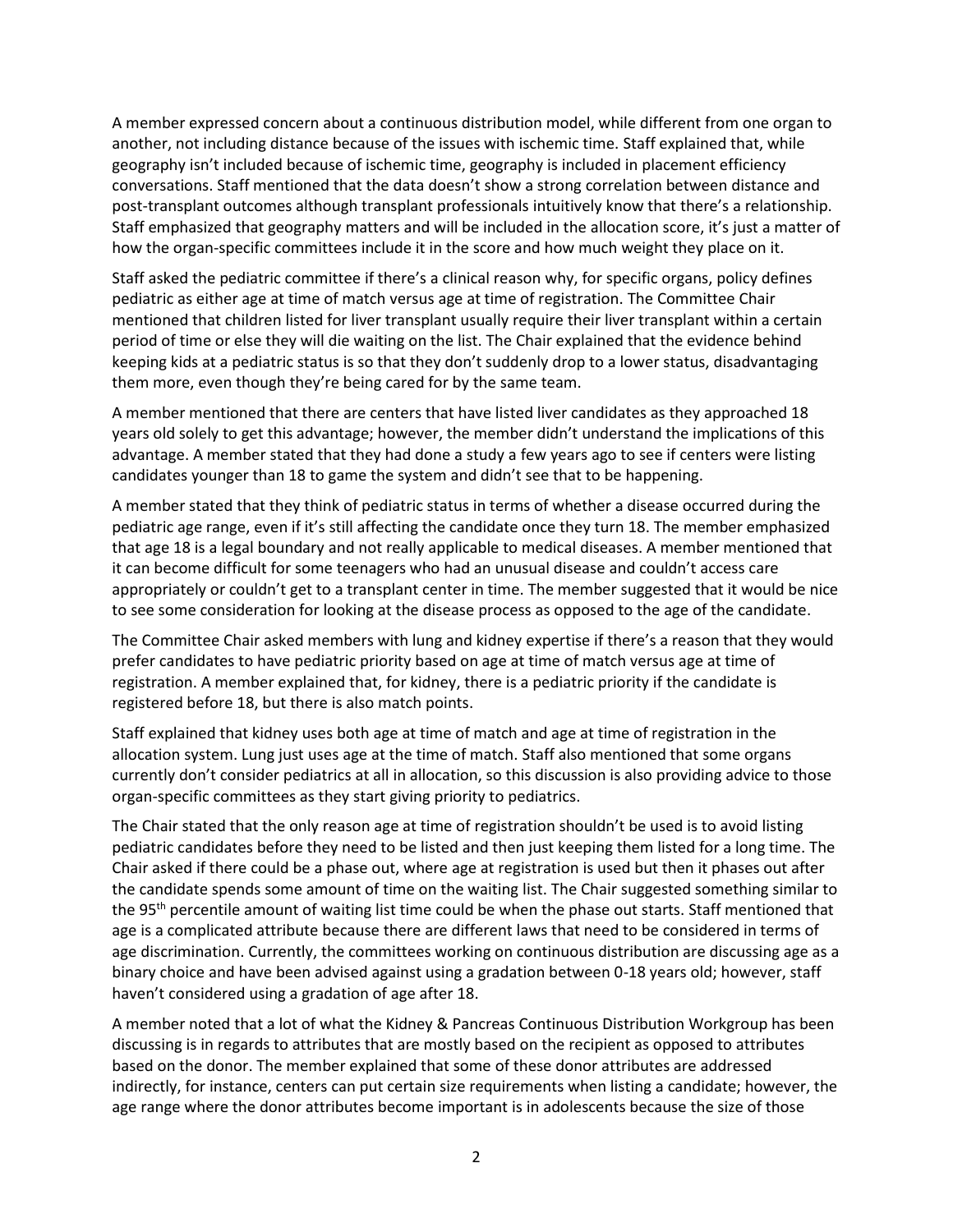organs would easily go into someone in their 20s, 30s or 40s. Staff explained that this is an issue across all organs and some organs prioritize pediatric donors so that they are offered to pediatric recipients or vice versa. Staff mention that lung has decided to give a pediatric boost to pediatric candidates for all organs and have also introduced organ sizes and height into the lung continuous distribution model. Staff suggested that, while other organ-specific committees may not adopt the Lung Transplantation Committee's solution, another solution may be to give more points to pediatric donors than adult donors.

A member stated that the word wait list is a misnomer. It applied historically when the wait list was mostly based on time, but, with continuous distribution, essentially every donor has a different "wait list" that pops up based on all of these different attributes. The member also mentioned that there's a misunderstanding both by transplant patients and their families and they think there's a single wait list. A member explained that there's been some discussion regarding this although no decisions have been made regarding a change to the term.

A member mentioned that age 18 is a legal boundary; however, many 18 year olds are more pediatric like than adult like. The member stated that there have also been instances when our society uses 21 as a demarcation and suggested that that may be more appropriate if the Committee needs to consider a hard cut-point to define pediatrics. A member also stated that, in their opinion to justify a pediatric boost, our society believes that there's a lot more life and opportunity ahead of somebody who is 20-22 years old than there is for someone who is 65-70 years old. The Chair mentioned that the posttransplant survival category is, hopefully, where candidates will get recognized for pediatrics in a way that may be more continuous than the current hard boundary.

Members agreed that their ideal definition of pediatric would be the age at the time of disease progression, but, in lieu of that, it would be age at the time of registration instead of age at the time of match.

## **2. Pediatric Heart: Trends in ABOi Transplantation**

The Committee was introduced a new project idea regarding trends in ABO incompatible (ABOi) pediatric heart transplantation.

The concept of ABOi transplantation is that there's natural isohemagglutinins (isoHg), so a patient that is blood type O would eventually have anti-A and anti-B antibodies. At a later age, these antibodies could be prohibitive or could cause injury to a graft that is placed that is of a foreign ABO blood group. However, data shows that these antibodies don't develop uniformly and the earliest age that they've started to develop is 6 months. Since these antibodies develop variably, patients may not naturally make these non-self ABO blood group antibodies until 12 months or 15 months. It's also important to note that if an ABOi organ is transplanted prior to the development of these non-self ABO blood group antibodies, recipients tend not to ever develop them.

Current OPTN ABOi Heart Transplant Allocation Policy:

- Candidates age <1 at time of match run can receive ABOi heart transplant as long as both of the following criteria are met:
	- o Listed Status 1A or 1B
	- o Reported isoHg titer within prior 30 days
- Candidates older than 1 at time of match but registered before turning 2 can receive ABOi heart transplant as long as one of the following criteria are met:
	- o Listed Status 1A or 1B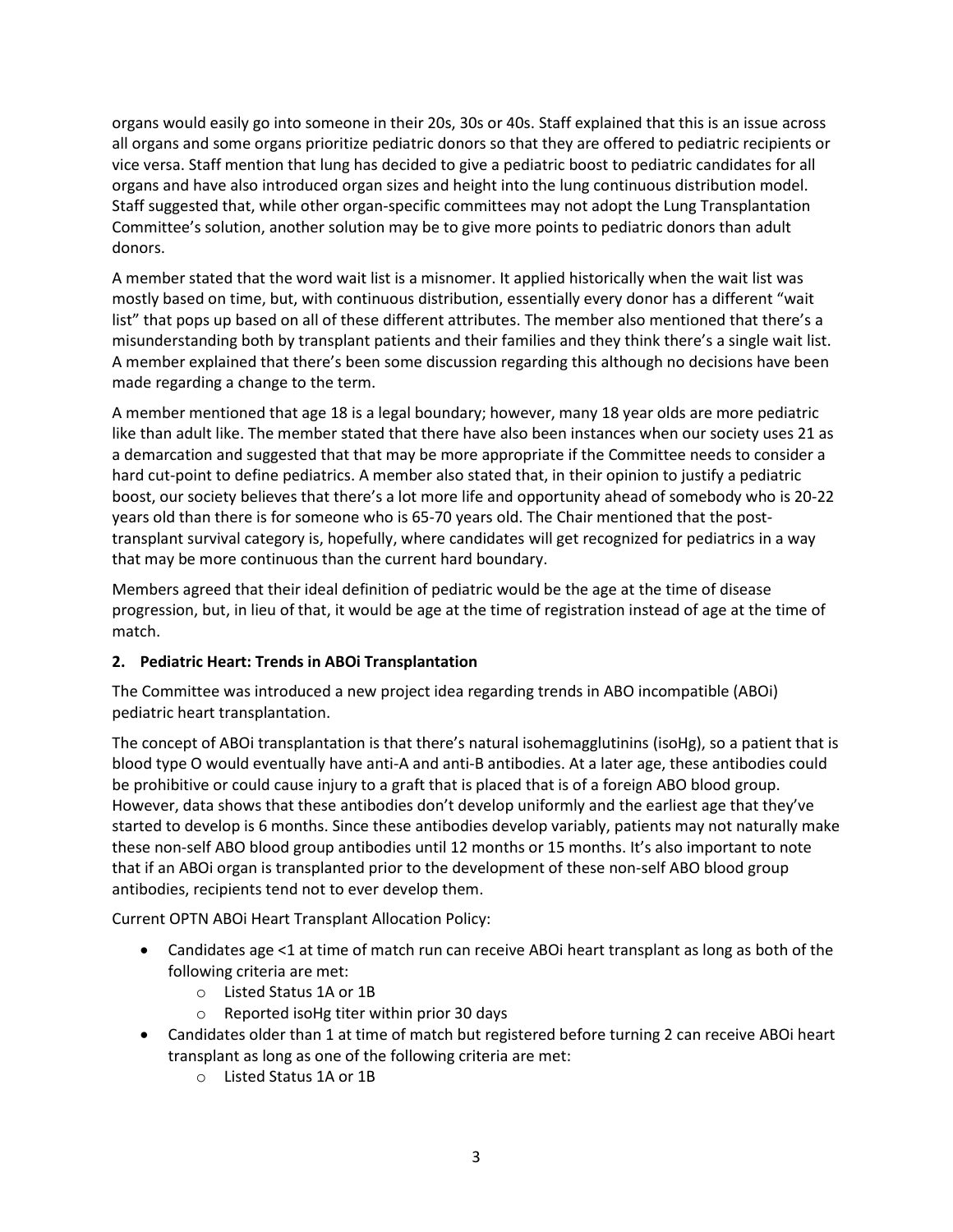- $\circ$  Reported isoHg titer of 1:16 or less within prior 30 days and no treatment to lower titer within 30 days of sample collection
- Under age 1, there are no primary or secondary blood group designations for ABOi heart transplant candidates (i.e., blood group of donor is immaterial to organ allocation)
- Age 1-2, ABOi heart transplant is considered a secondary blood group designation (i.e., ABO compatible allocation is favored over ABOi).

Concerns with Current OPTN Policy:

- Current methods to assess titers is relatively insensitive, subjective, and not standardized
- Age at which natural anti A/B/AB production begins is not well defined and varies, including based on blood group
- Fails to account for re-transplant candidates who received ABOi heart transplant and thus able to receive a second ABOi heart transplant
- Successful transplantation across ABO-barrier, even after natural production of isoHgs, including higher than 1:16 titer is reported

## Summary of discussion:

Members agreed that this would be a worthwhile project to collaborate on with the Heart Transplantation Committee. Staff mentioned that they would reach out to their colleagues supporting the Heart Transplantation Committee and start facilitating these initial discussions.

# **Upcoming Meetings**

- February 17, 2021 (Teleconference)
- March 17, 2021 (Tentatively In-Person)